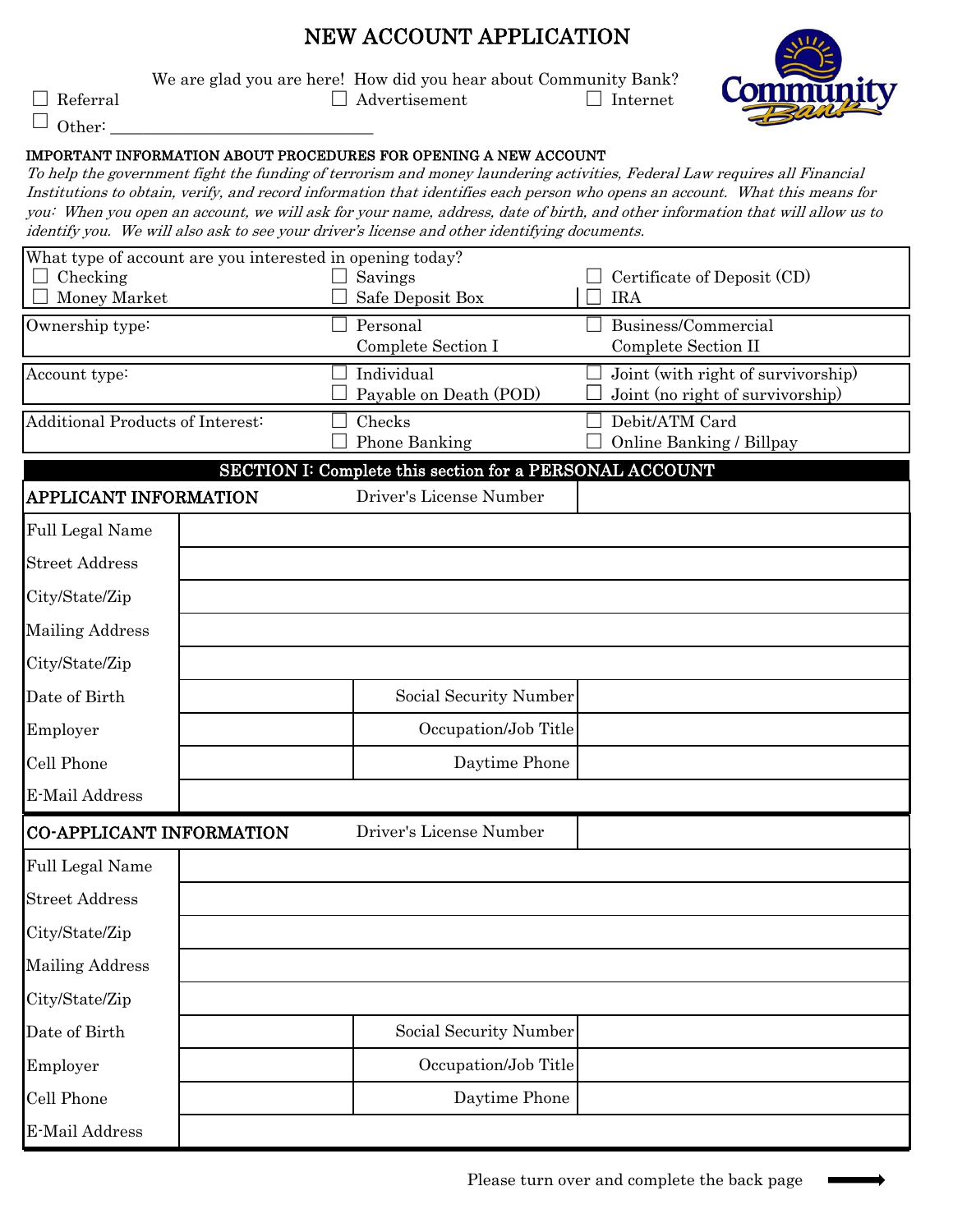| PAYABLE-ON-DEATH INFORMATION                   |                                                                     |                     |
|------------------------------------------------|---------------------------------------------------------------------|---------------------|
| Full Legal Name                                |                                                                     |                     |
| <b>Street Address</b>                          |                                                                     |                     |
| City/State/Zip                                 |                                                                     |                     |
| Date of Birth                                  |                                                                     |                     |
| Phone Number                                   | Social Security Number                                              |                     |
|                                                | SECTION II: Complete this section for a BUSINESS/COMMERCIAL ACCOUNT |                     |
| Business Type:                                 | Trust                                                               | Sole Proprietorship |
| Partnership<br>Corporation                     | <b>LLC</b><br>Other:                                                | Non-Profit/Charity  |
|                                                |                                                                     |                     |
| <b>BUSINESS INFORMATION</b><br>Full Legal Name |                                                                     |                     |
| <b>Street Address</b>                          |                                                                     |                     |
| City/State/Zip                                 |                                                                     |                     |
| <b>Mailing Address</b>                         |                                                                     |                     |
| City/State/Zip                                 |                                                                     |                     |
|                                                |                                                                     |                     |
| <b>Business Phone</b>                          | <b>Business Fax</b>                                                 |                     |
| Tax ID Number                                  | Type of Business                                                    |                     |
| Cell Phone                                     | Daytime Phone                                                       |                     |
| AUTHORIZED SIGNER INFORMATION                  |                                                                     |                     |
| Full Legal Name                                |                                                                     |                     |
| <b>Street Address</b>                          |                                                                     |                     |
| City/State/Zip                                 |                                                                     |                     |
| Date of Birth                                  | Social Security Number                                              |                     |
| Employer                                       | Occupation/Job Title                                                |                     |
| Cell Phone                                     | Daytime Phone                                                       |                     |
| AUTHORIZED SIGNER INFORMATION                  |                                                                     |                     |
| Full Legal Name                                |                                                                     |                     |
| <b>Street Address</b>                          |                                                                     |                     |
| City/State/Zip                                 |                                                                     |                     |
| Date of Birth                                  | Social Security Number                                              |                     |
| Employer                                       | Occupation/Job Title                                                |                     |
| Cell Phone                                     | Daytime Phone                                                       |                     |

 $\longrightarrow$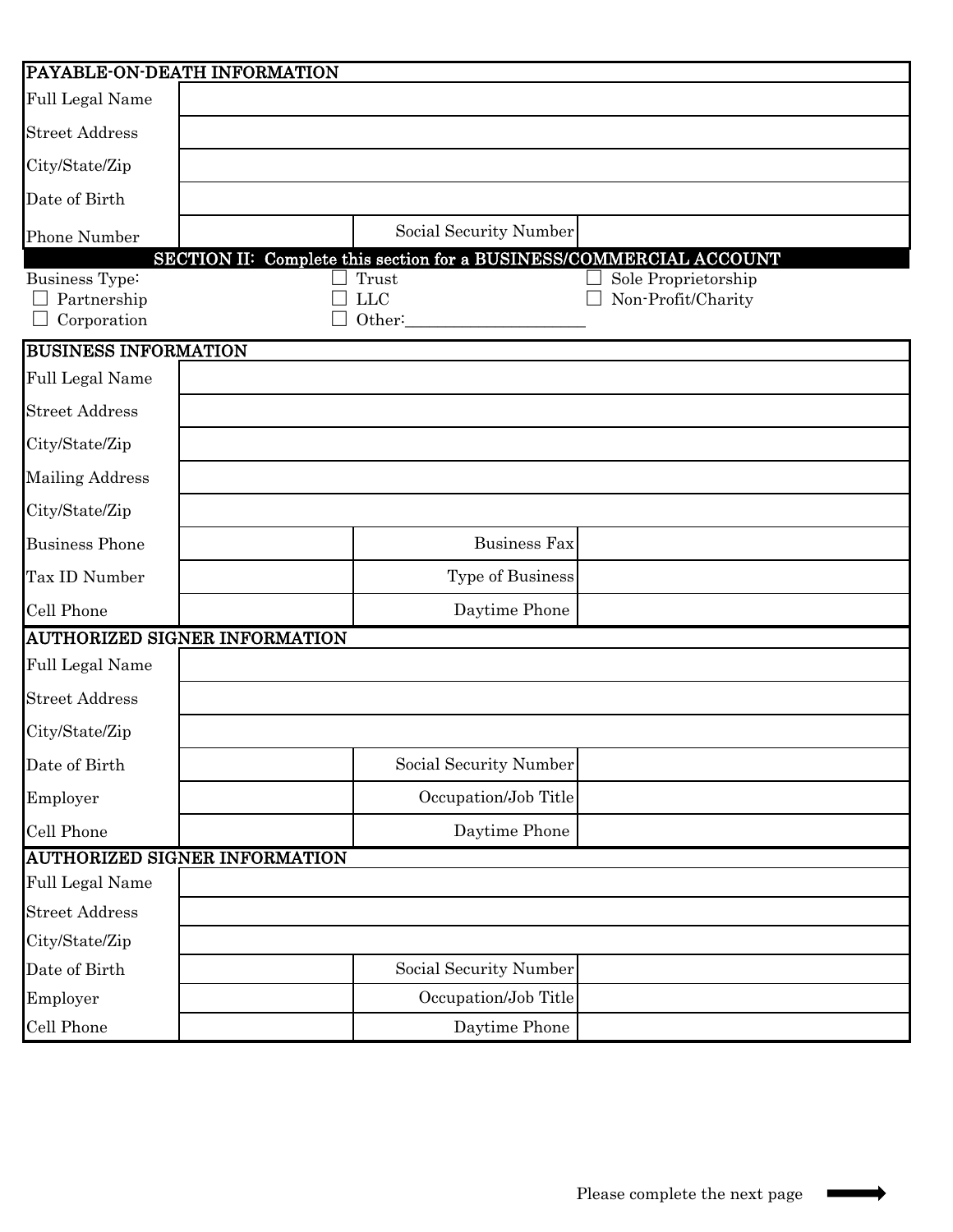### SECTION III: TO BE COMPLETED BY EVERYONE

As a financial institution, we are required by Federal Law to know our customers. In order to do this we must obtain a reasonable understanding of the type of business and the activities your business is involved in. You may be required to complete this questionnaire each time an account is opened. Please answer all questions. Failure to answer questions may result in the inability to open the account.

| Will cash transactions of greater than \$3,000 be conducted at least<br>once per week on this account?                                        | Yes                          | N <sub>0</sub> |
|-----------------------------------------------------------------------------------------------------------------------------------------------|------------------------------|----------------|
| Will you be using electronic cash on this account?<br>(i.e. PayPal, Google Wallet or Prepaid Cards)                                           | Yes                          | N <sub>0</sub> |
| If yes, please indicate usage:<br>More Than 6 Per Week                                                                                        | 1-3 Per Week<br>4-6 Per Week |                |
| Will monetary instruments such as cashiers' checks and money<br>orders be purchased from this account at least monthly?                       | Yes                          | N <sub>0</sub> |
| Will money transfers be conducted on this account?<br>( <i>i.e.</i> Wire Transfers)                                                           | Yes                          | N <sub>0</sub> |
| Will international money transfers be conducted for this account?<br>If yes, please indicate country you<br>expect to send/receive transfers: | Yes                          | N <sub>0</sub> |

Are you planning to use this account to do transactions in The Yes No virtual currency? (i.e. Bitcoin or Altcoin)

#### SECTION IV: BUSINESSES ALSO ANSWER THE FOLLOWING QUESTIONS

| Please indicate type of business:                                                                                                                                                                                      |     |                |
|------------------------------------------------------------------------------------------------------------------------------------------------------------------------------------------------------------------------|-----|----------------|
| (i.e. grocery store, chiropractor, etc.)                                                                                                                                                                               |     |                |
| Is your business an MSB?                                                                                                                                                                                               | Yes | $\rm No$       |
| Does your business own/operate a private ATM?                                                                                                                                                                          | Yes | $\rm No$       |
| Is your business affiliated in any way to the growth, use, or distribution of marijuana whether for medical<br>purposes, or do/will you perform transactions in any way affiliated with the marijuana industry through |     |                |
| this account?                                                                                                                                                                                                          | Yes | No.            |
| Does your business participate in internet gambling?                                                                                                                                                                   | Yes | $\rm No$       |
| Is your organization a Political Action Committee (PAC)?                                                                                                                                                               | Yes | No             |
| Do you or will you do any of the following:                                                                                                                                                                            |     |                |
| Cash checks (i.e. accept a check in exchange for cash?)                                                                                                                                                                | Yes | $\rm No$       |
| Sell, buy or exchange currency, including virtual currency?                                                                                                                                                            | Yes | $\rm No$       |
| Issue money orders or gift cards (stored value cards)?                                                                                                                                                                 | Yes | $\rm No$       |
| Transmit money/offer money transfer services?                                                                                                                                                                          | Yes | N <sub>0</sub> |
| ( <i>i.e.</i> Western Union)                                                                                                                                                                                           |     |                |